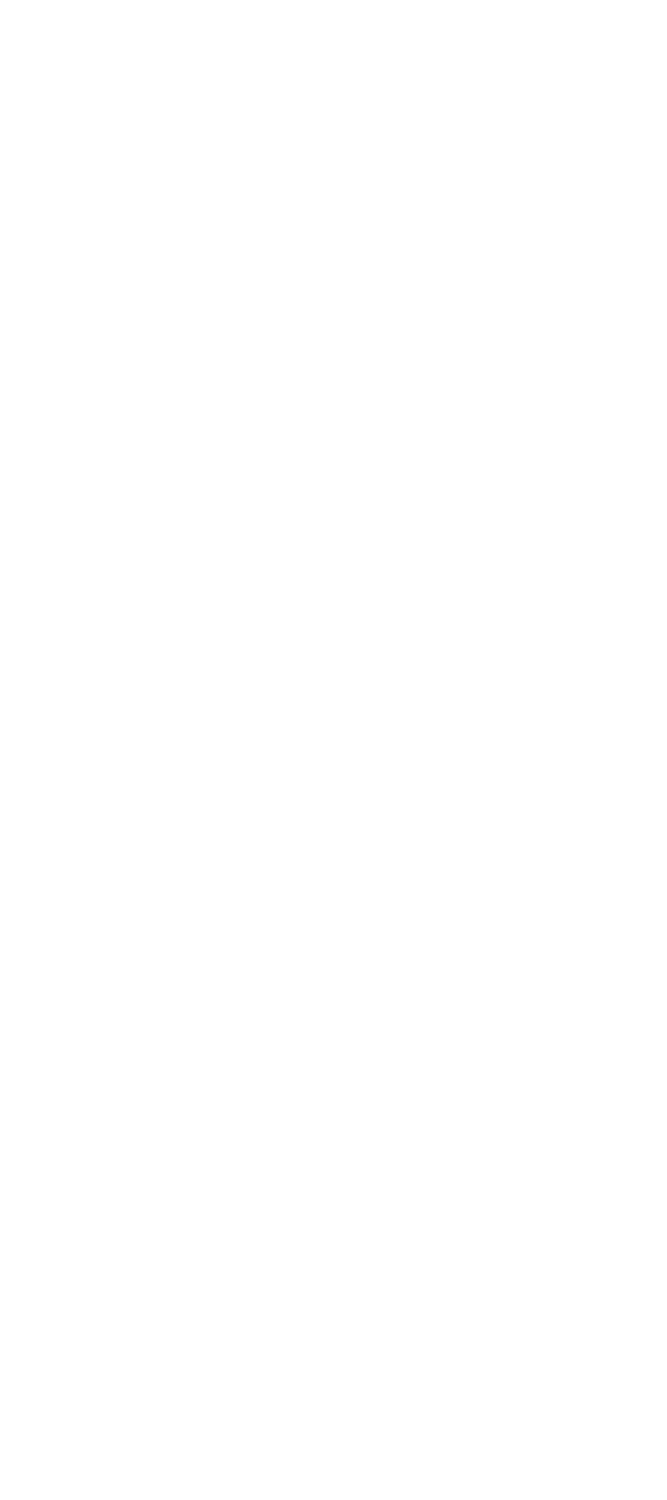*Hello and welcome to your Office of Tax Commissioner. The duties and responsibilities of the Tax Commissioner office are many and varied. Our main goal is to provide the citizens and business community of Glynn County with the highest level of professional, efficient and courteous service that can be offered while complying with all legal requirements.*

 *Whether you are a neworlongtime resident, my staff and I want to make your visit to the Tax Office as productive and helpful as possible.*

*If after reading this informational booklet you have additional questions, please feel free to contact us.* 

*Sincerely,*

yong L Chayon 

**J.L. 'Jeff' Chapman Tax Commissioner (912) 554-7000**

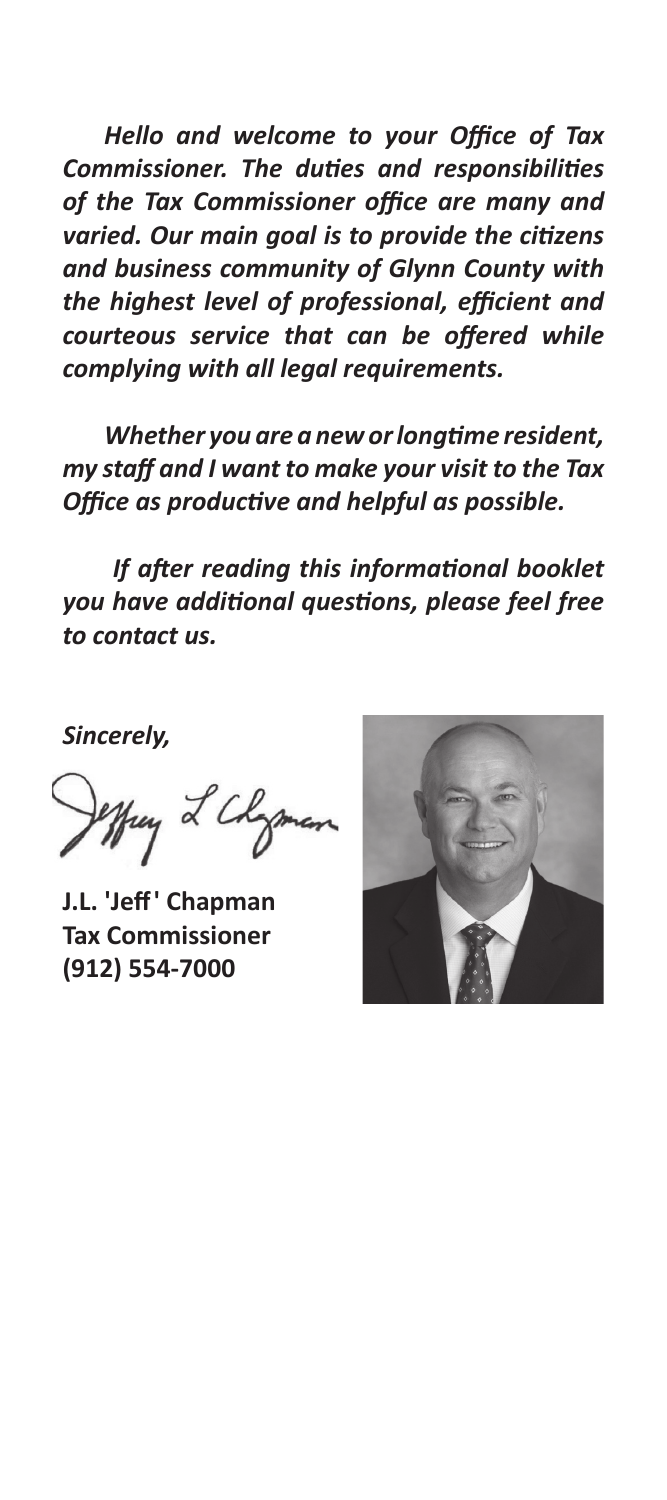

Office located at: 1725 Reynolds St. Suite 100 Brunswick, GA 31520 912-554-7000 www.glynncounty.org

Last updated June 2021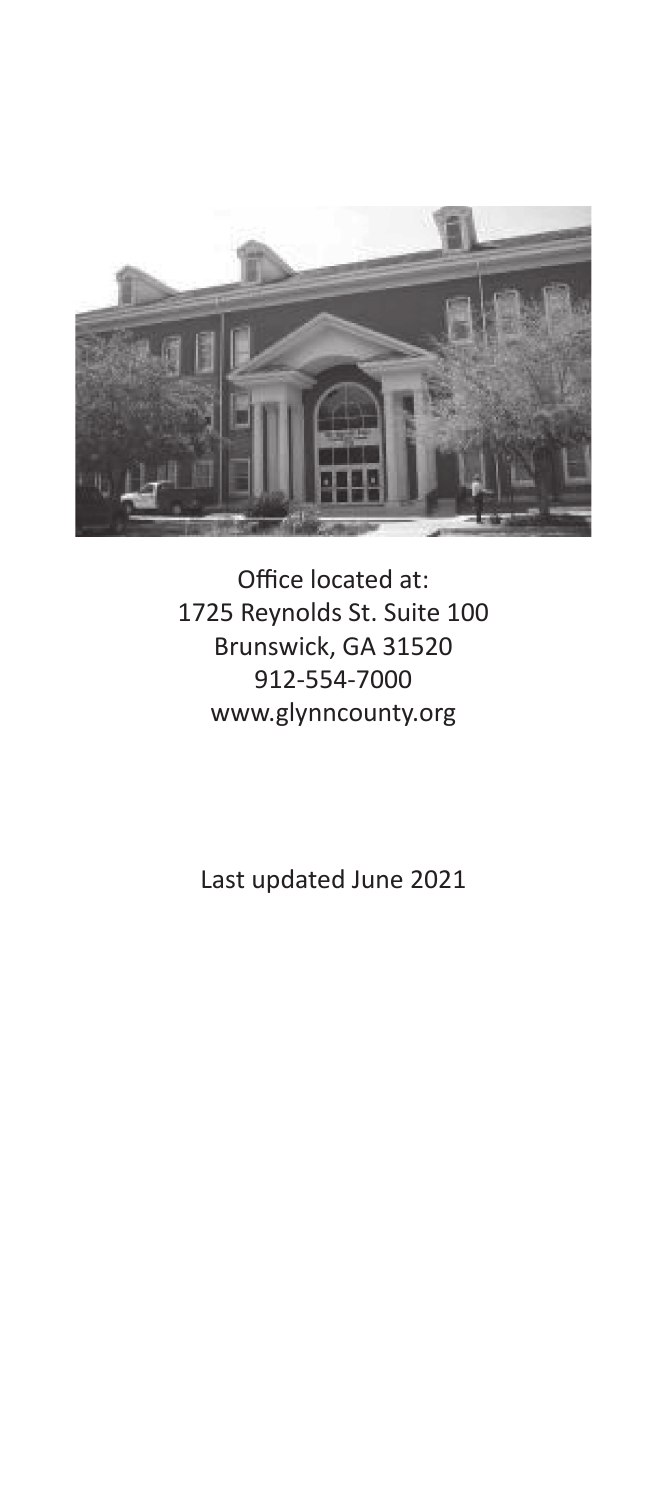## **Table of Contents**

| Chapman-Lane Senior |  |
|---------------------|--|
|                     |  |
|                     |  |
|                     |  |
|                     |  |
|                     |  |
|                     |  |
|                     |  |
|                     |  |

IMPORTANT NOTE: Our office does not set property values.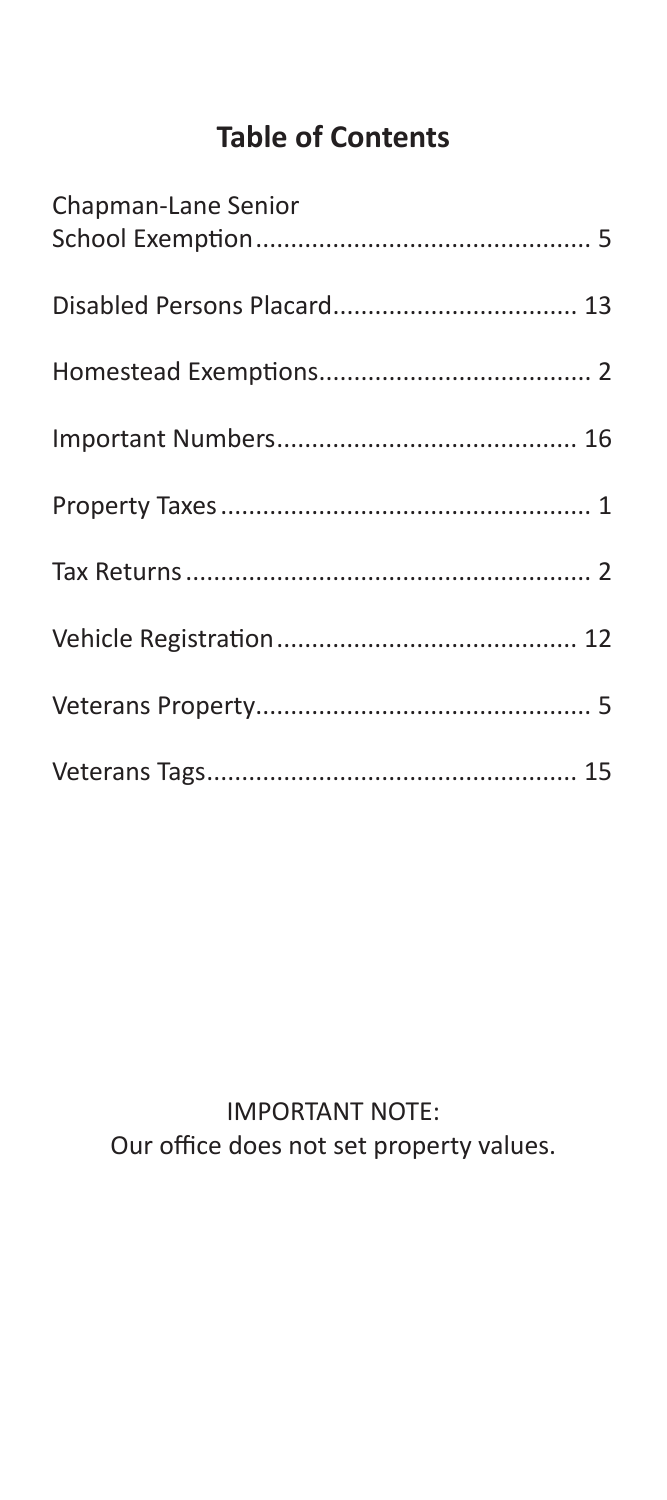The Ad Valorem tax, more commonly called property tax, is the primary source of revenue for local governments in Georgia. Ad Valorem means "according to value."

The millage rate is officially set by the State, Glynn County Board of Commissioners, Brunswick City Commission and the Glynn County Board of Education.

The millage rate is a determining factor in the calculation of taxes. (A mill is \$1 per \$1000 of assessed value.) Sample: \$100.000 fair market value  $x$  40% = the assessment value of \$40,000 – the value taxpayer is taxed on. At a tax rate of 0.002236 the amount would be \$89.44.

Several distinct entities are involved in the Ad Valorem Tax process:

The **County Tax Commissioner**, an office established by the Constitution and elected in all counties except one is the official responsible for receiving tax returns filed by taxpayers or designating the Board of Tax Assessors to receive them; receiving and processing applications for homestead exemption; serving as agent of the State Revenue Commissioner for the registration of motor vehicles; and performing all functions relating to billing, collecting, disbursing, and accounting for ad valorem taxes collected on the behalf of the County, County School and State of Georgia. **The Tax Commissioner does not value property.**

The **County Board of Tax Assessors**, appointed for fixed terms by the Board of Commissioners in all counties except one, is responsible for determining taxability; the appraisal, assessment, and the equalization of all assessments within the county. They notify taxpayers when changes are made to the value of the property; they receive and review all appeals filed; and they insure that the appeal process proceeds properly. In addition, they approve all exemptions claimed by the taxpayer.

The **County Board of Equalization**, appointed by the Grand Jury, is the body charged by law with hearing and adjudicating administrative appeals to property values and assessments made by the Board of Tax Assessors (Note: an arbitration method of appeal is available to the taxpayer in lieu of an appeal to the Board of Equalization at the option of the taxpayer at the time the appeal is filed).

The **Board of County Commissioners** (or the sole Commissioner in some counties), an elected body, establishes the budget for county government operations each year, and then they levy the mill rate necessary to fund the portion of the budget to be paid for by ad valorem tax.

The **County Board of Education**, an elected body, establishes the annual budget for school purposes and then recommends its mill rate, which, with very few exceptions, must be levied for the School Board by the governing authority.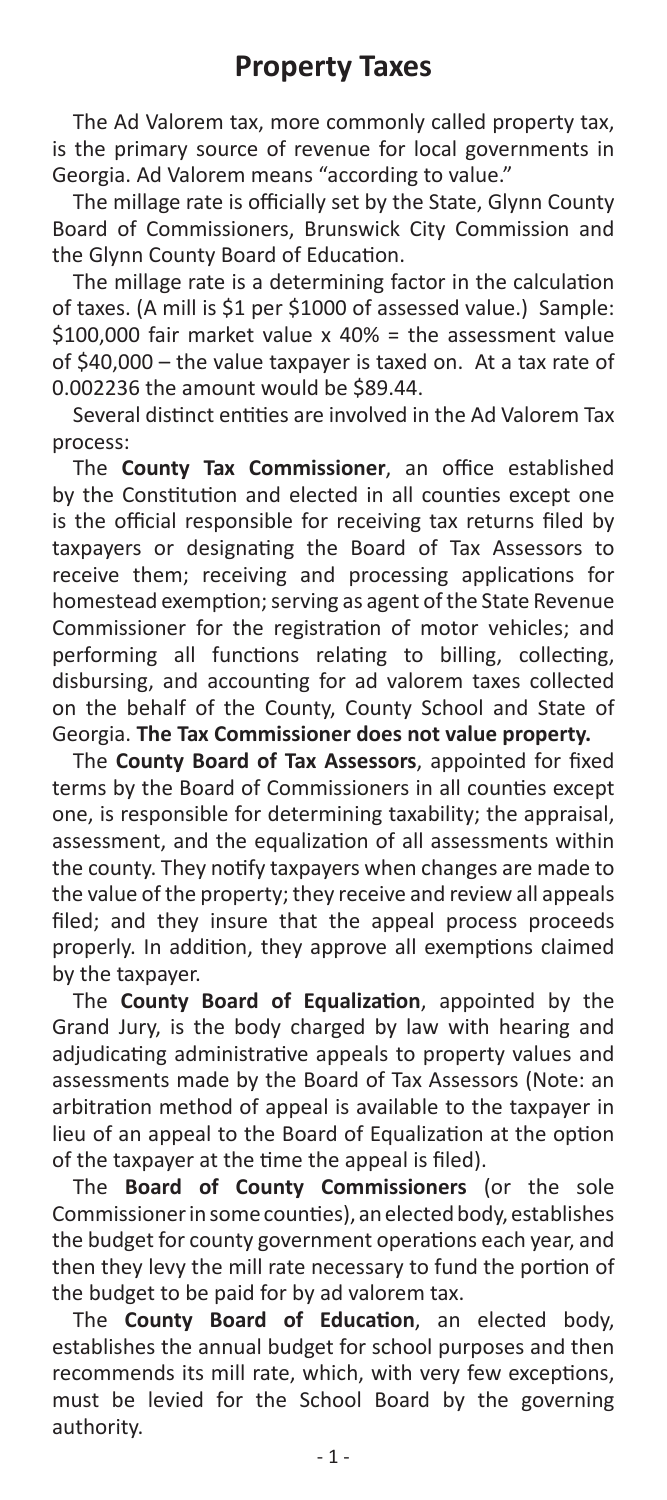The **State Revenue Commissioner** exercises general oversight of the entire ad valorem tax process which includes annual audits of Tax Assessors and Tax Commissioners and the approval of county tax digests.

## **TAX RETURNS**

Taxpayers are required to file at least an initial tax return (which is a change of ownership) for taxable property (both real and personal property) owned on January 1 of the tax year. In Glynn County the time for filing returns is **January 1st through April 1st.** These returns are filed with the Tax Commissioner and forms are available in that office at 1725 Reynolds Street, Suite 100, Brunswick, Georgia. A Glynn County Driver's License (including spouse) is required to file homestead. The address on the license must reflect the address the application for homestead is being filed. The tax return is a listing of the property owned by the taxpayer and the taxpayer's declaration of the value of the property.

Once the initial tax return is filed, the law provides for an automatic renewal of that return each succeeding year at the value finally determined for the preceding year, and the taxpayer is required to file a new return only as additional property is acquired, improvements are made to existing property, or other changes occur. A new **value** return, filed during the return period, may also be made by the taxpayer to declare a different value from the existing value where the taxpayer is dissatisfied with the current value placed on the property by the Board of Tax Assessors. This serves the purpose of establishing the taxpayer's appeal rights if the declared value is changed again by the Board of Assessors.

## **HOMESTEAD RIGHTS AND RESPONSIBILITIES**

If a taxpayer becomes ineligible of any Homestead Exemption, it is their responsibility to notify the Office of Tax Commissioner of changes in residency status; i.e., change of mailing address without explanation, changes in income (for income based exemptions, only) if a taxpayer rents a room in their home or if they rent their whole house. Failure to inform the tax office of changes in residency status may result in the loss of Homestead Exemption.

## **HOMESTEAD EXEMPTIONS**

Several types of homestead exemptions have been enacted to reduce the burden of Ad Valorem taxation for Georgia homeowners. The exemptions apply to homestead property owned by the taxpayer and occupied as his or her legal residence (some exceptions to this rule apply and your Tax Commissioner can explain them to you.) To receive the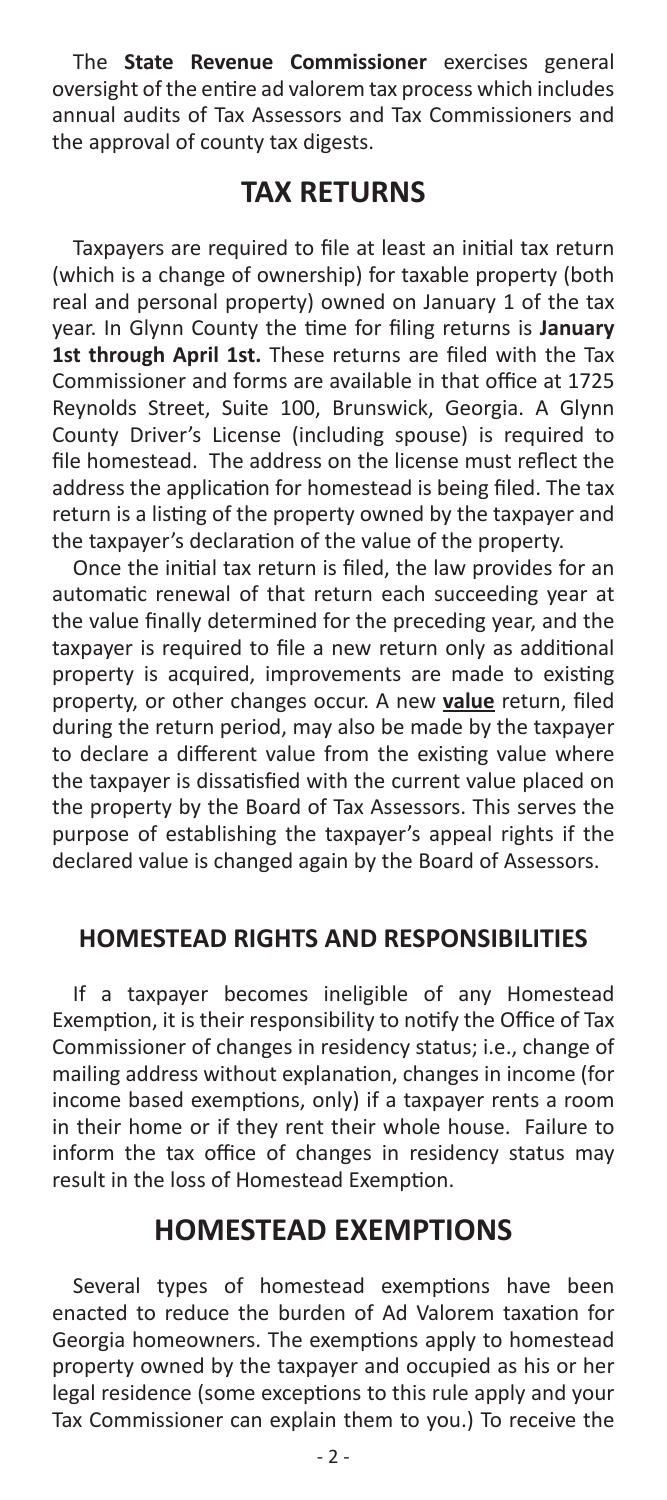benefit of the homestead exemption, the taxpayer or his or her agent must file an initial application/affidavit with the Tax Commissioner's office. In Glynn County, the application is filed with the Tax Commissioner's Office. The application must be filed between **January 1st and April 1st** of the year for which the exemption is first claimed by the taxpayer and it normally is filed at the same time that the initial tax return for the homestead property is filed.

Once granted, the homestead exemption is automatically renewed each year and the taxpayer does not have to apply again unless there is a change of ownership or the taxpayer seeks to qualify for a different kind of exemption. It shall be the duty of any person granted the homestead exemption under subsection (b) of this section to notify the Tax Commissioner of the county or the designee thereof in the event that person for any reason becomes ineligible for that exemption. (HB1691).

According to Georgia State Law a few general rules apply with respect to applicants and the specific property that qualify for homestead exemptions:

- The homestead is defined as that real property owned by the applicant to include only the primary residence and not more than five contiguous acres of land immediately surrounding such residence.
- The applicant must own the real property for which the exemption is claimed on January 1 of the tax year in question. Exceptions to this rule include applicants who hold an estate for life in the property and to otherwise qualified property where the applicant is purchasing the property under a bona fide contract to purchase where the title will be transferred to the applicant when the contract is completed. Jointly owned property qualifies for the exemption if the applicant otherwise qualifies.
- The property must be the actual permanent and legal place of residence and domicile of the applicant. Exception to this rule covers members of the armed forces who are absent from the home because of military assignment and incapacitated parents in which one of the children occupies and maintains the home.
- The building must be used principally as a dwelling.
- Only one homestead exemption may be granted for one immediate family group. Therefore, each exemption stands alone and one cannot be added on top of the other.
- The applicant must file at least an initial application for homestead exemption before the exemption is granted.
- The deadline for filing an application for homestead exemption in Glynn County is **April 1st**.
- Failure to apply by the deadline will result in loss of the exemption for that year. (O.C.G.A. 48-5-45)
- Based on Coleman v. Glynn County, your L-5 base year will be the taxable year immediately preceding the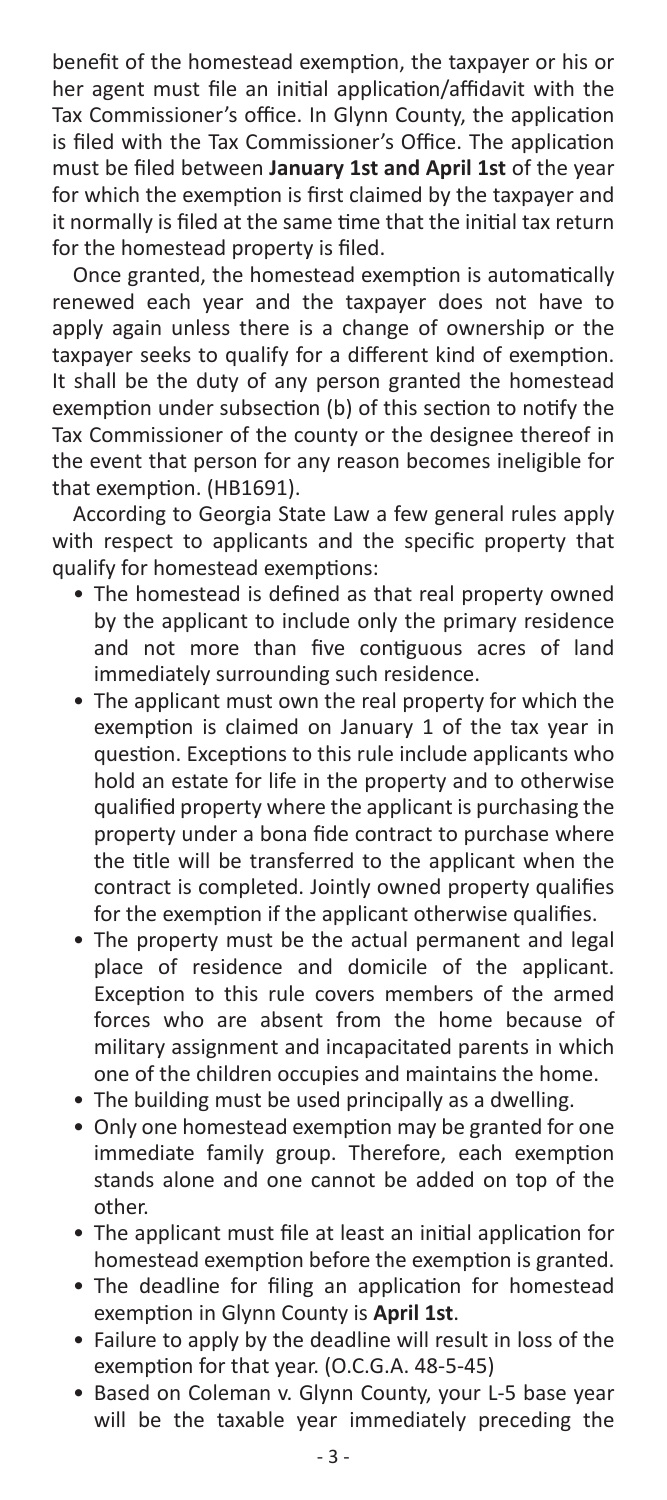taxable year in which the homestead exemption was first granted to you.

Under authority of the State Constitution several different types of homestead exemptions are provided. In addition, local governments are authorized to provide for increased exemption amounts and several have done so. The Tax Commissioner in your county can answer questions regarding the standard exemptions as well as any local exemptions that are in place.

The **Standard Homestead Exemption** is available to all homeowners who otherwise qualify by ownership and residency requirements and it is an amount equal to \$2,000, which is deducted from the 40% assessed value of the homestead property. The exemption applied to the maintenance and operation portion of the mill rate levy of the county and the county school system. It does not apply to the portion of the mill rate levied to retire bonded indebtedness.

## **LOCAL HOMESTEAD EXEMPTIONS**

**L2** - \$8,000 county portion

**L3** - 62 - age \$8,000 county portion

**L4** - 62 - age \$10,000 county portion

Income cannot exceed \$20,000

**L5** – Value Freeze when Homestead Exemption is Approved (more commonly known as **"Scarlett - Williams"**)

**L6** – 65 – age income cannot exceed \$40,000 more commonly known as **"Chapman – Lane"**)

**L2 – Standard Exemption.** Each resident of Glynn County is granted an exemption on that person's homestead from all Glynn County Ad Valorem taxes for county purposes in the amount of \$8,000 of the assessed value of that homestead. Homestead exemption can be applied to mobile homes only when the owner owns and resides on the land on which the mobile home is located.

**L3 - Elderly Exemption.** Increased homestead exemption for homeowners 62 and older from all Glynn County Ad Valorem taxes for county purposes in the amount of \$8,000 of the assessed value of that homestead, (not based on income).

**L4 – Standard Elderly School Tax Homestead Exemption.**  Increased homestead exemption for homeowners 62 and older where the net income from all family members residing in the homestead does not exceed \$20,000 for the preceding year. This exemption applies only to county tax but it does include taxes levied to retire bonded indebtedness. The amount of the exemption is up to \$10,000 deducted from the 40% assessed value of the homestead property. **Do not need to re-apply if received exemption the prior**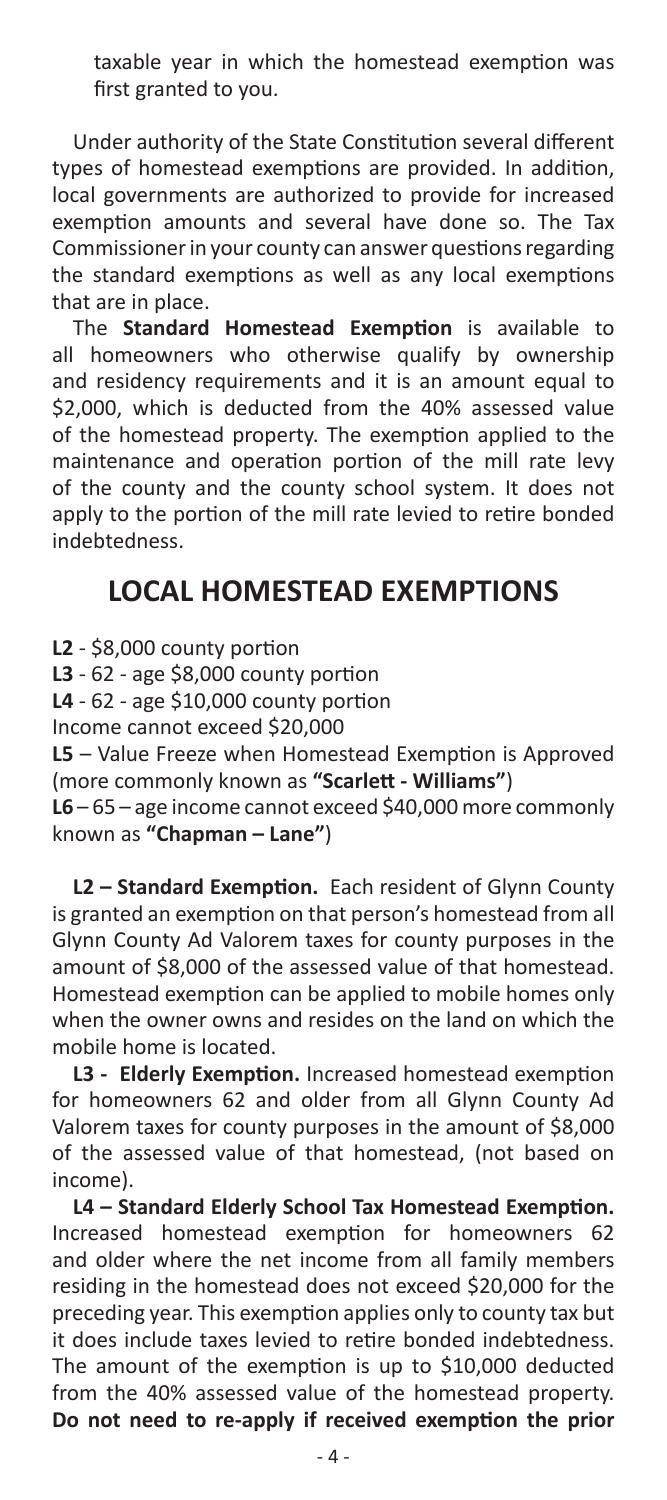**year. Must re-apply only if taxable income increases above the qualifying amount or on newly acquired homesteaded property.**

**L5 – Scarlett-Williams Homestead Valuation Freeze Exemption.** Glynn County has enacted a homestead valuation freeze exemption. This exemption will freeze the valuation base year; i.e., the taxable year, immediately preceding the year in which the homestead exemption was first granted. This valuation remains in place for as long as the homeowner owns and resides on the property and makes no major improvements.

**L6 – Chapman-Lane Senior School Tax Exemption.**  Homeowners who are 65 years of age or older on January 1, and whose income together with the income of the spouse does not exceed \$40,000 for the immediately preceding year may claim an additional exemption from school Ad Valorem tax. Income in this instance is defined as Georgia Net Taxable Income. The deadline for filing for this exemption is **April 1.** Bring in current previous year proof of Income (State, Federal Tax Return). If State and Federal Income Tax is not required to be filed, bring documents reflecting the total Household Income (Social Security, Retirement, etc.). Must supply picture I.D. (New voted on November 2008). **Do not need to re-apply if received exemption the prior year. Must re-apply only if your Georgia Net taxable income increases above \$40,000 or on newly acquired Homesteaded property.**

**S3-**Each resident of Glynn County who is a senior citizen (62 years or older) is granted an exemption from all Glynn County Ad Valorem taxes for county purposes:

\$10,000 off of the assessed value of that homestead, if that person's income, together with the income of the spouse who resides within such homestead, does not exceed \$10,000 for the immediately preceding taxable year.

**Do not need to re-apply if received exemption the prior year. Must re-apply only if taxable income increases above the qualifying amount or on newly acquired Homesteaded property.**

**S4- Standard Elderly General Homestead Exemption.**  Available to homeowners who otherwise qualify and who are 65 and older where the net income of the applicant and spouse does not exceed \$10,000 for the preceding year may claim a \$4,000 exemption from County taxes. They are also eligible to claim a \$10,000 exemption from school taxes and any taxes levied to retire school bond indebtedness. Social Security income and certain retirement income are excluded from the calculation of the income threshold. **Do not need to re-apply if received exemption the prior year. Must reapply only if taxable income increases above the qualifying amount or on newly acquired Homesteaded property.** 

**S5-Disabled Veterans Homestead Exemption.** Available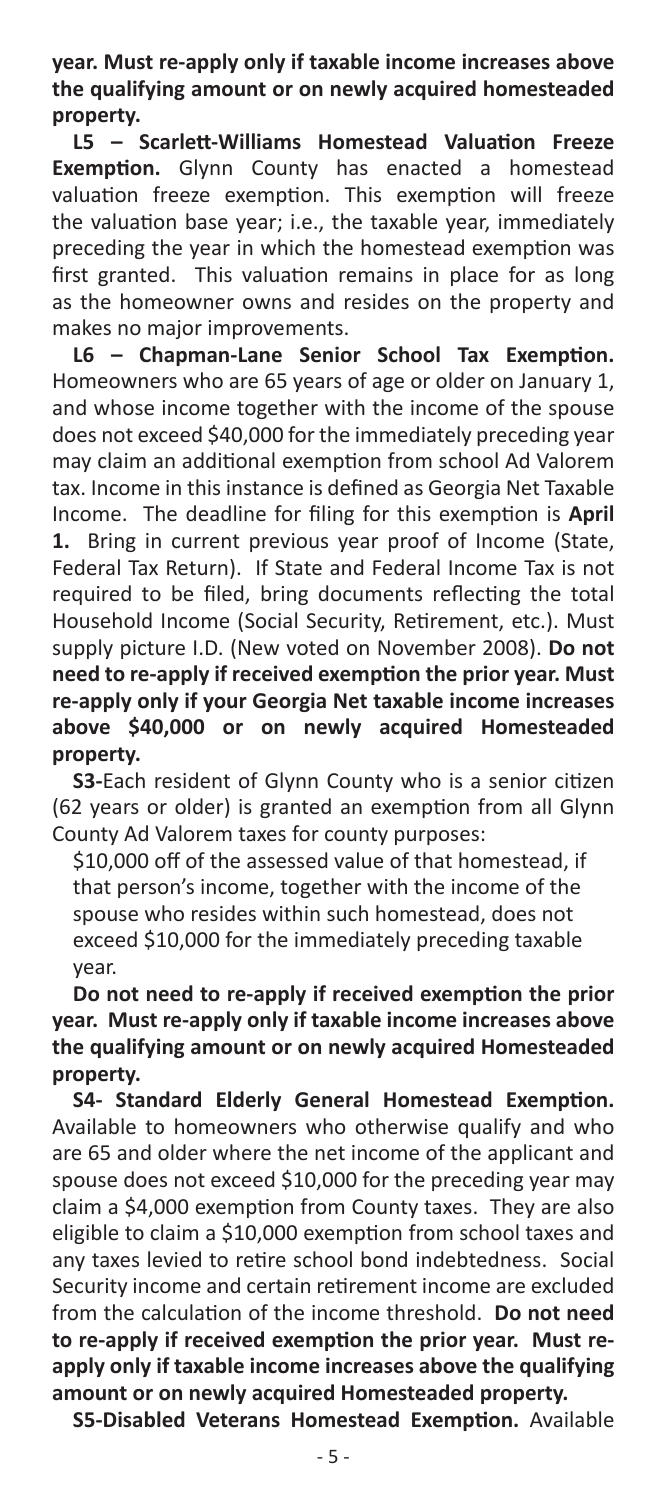to certain disabled veterans or un-remarried spouses or minor children up to a certain amount (call office for details) deducted from the 40% assessed value of the homestead property. This exemption applies to all Ad Valorem tax levies. Applicant must be deemed 100% service connected disabled or unemployable by the Veteran's Administration. Applicant must present a letter from the VA office showing percentage/employment status.

**Surviving Spouse Exemption of Firefighter or Peace Officer** as provided in House Bill 81 is available for unremarried surviving spouse of a Firefighter or Peace Officer killed in the line of duty. This also includes Disabled Veterans.

**SS The Surviving Spouse of Member of Armed Forces Killed in Action Exemption** is available to the un-remarried surviving spouse of a member of the armed forces of the United States killed in or who died as a result of any war or armed conflict. See Tax Commissioner's office for further details.

**S6-S9 Floating or Varying Homestead Exemption** is an exemption which is available to homeowners 62 or older with gross household incomes of \$30,000 or less. The exemption applies to state and county ad valorem taxes but it does not apply to school tax. The exemption is called a floating exemption because the amount of the exemption increases as the value of the homestead property is increased. Since the exemption replaces any other state and county exemption already in place for the property, taxpayers should be very careful in making application, since in many instances the granting of this exemption will initially at least increase the amount of taxes levied on the property. Please call the Tax Commissioners Office for clarification or additional information.

 In addition to the various homestead exemptions that are authorized, the law also provides a **Property Tax Deferral Program** whereby qualified homestead property owners 62 and older with gross household income of \$15,000 or less may defer but not exempt the payment of Ad Valorem taxes on a part or all of the homestead property. Generally, the tax would be deferred until the property ownership changes or until such time that the deferred taxes plus interest reach a level equal to 85% of the fair market value of the property. (See Tax Assessor's office)

With respect to all of the homestead exemptions, the Board of Tax Assessors makes the final determination as to eligibility. However, if the application is denied, the taxpayer must be notified that an appeal procedure is available for the taxpayer.

## **HOW EXEMPTIONS ARE APPROVED, DENIED OR APPEALED**

The Tax Commissioner receives all homestead exemption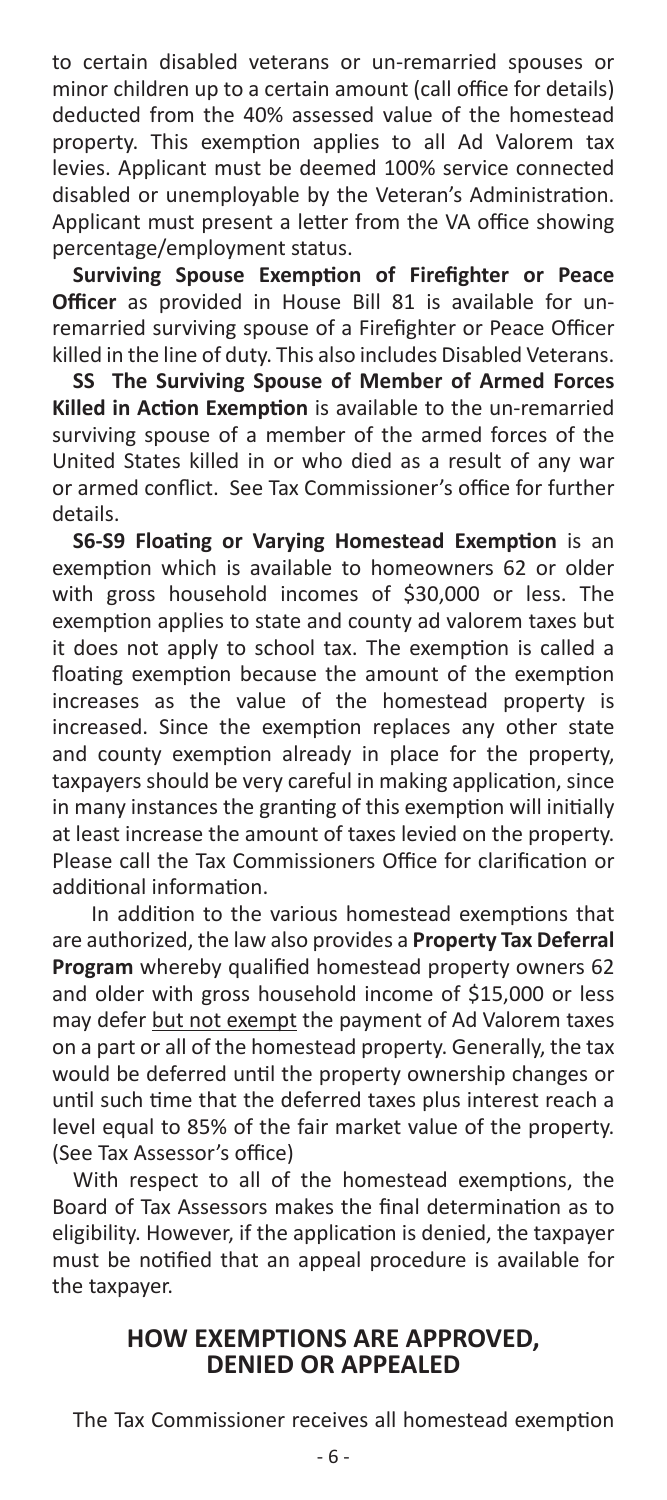applications and makes an initial determination as to the eligibility of the applicant to receive the particular exemption. The statute provides that the Tax Commissioner shall turn over all applications to the Board of Tax Assessors who have the authority to review, approve, or deny the exemption. If the Board of Tax Assessors denies an application, they are required to notify the applicant and an appeal procedure that is available for the tax payer.

## **PERSONAL PROPERTY EXEMPTIONS**

Georgia exempts a property owner from paying property tax on:

- 1) Items of personal property used in the home if not held for sale, rental, or other commercial use.
- 2) All tools and implements of trade of manual laborers in an amount not to exceed \$2,500 in actual value.
- 3) Domestic animals in an amount not to exceed \$300 in actual value.
- 4) Tangible personal property that does not exceed \$7,500 in value-excluding motor vehicles, trailers, and mobile homes.
- 5) Computer Software may be exempt when it is installed on computer hardware as an operating system.
- 6) Farm Products may be exempt when still in the hands of the producer and farm equipment used in the direct cultivation of the soil may be exempt from ad valorem taxation when owned by certain persons. This includes farm equipment held under a lease purchase agreement.

**Level 1 Freeport Inventory** includes certain raw materials, goods in process and finished goods held by the manufacturer or distributor. Each county or city governing authority may set, by resolution, the percentage of exemption after approval of the qualified categories of inventory by voters. Property owners seeking this exemption must apply annually.

**Level 2 Freeport Inventory** includes finished goods constituting the inventory of a business which would not otherwise qualify for a Level 1 Freeport. Each county or city governing authority may set, by resolution, the percentage of exemption after approval by voters. Property owners seeking this exemption must apply annually.

## **GLYNN COUNTY LOCAL AD VALOREM TAX FACTS**

**Property Tax Returns:** Property tax returns must be filed with the Glynn County Tax Commissioner between January 1 and April 1 of each year. The Taxpayer may elect to file a property tax return if there have been changes that would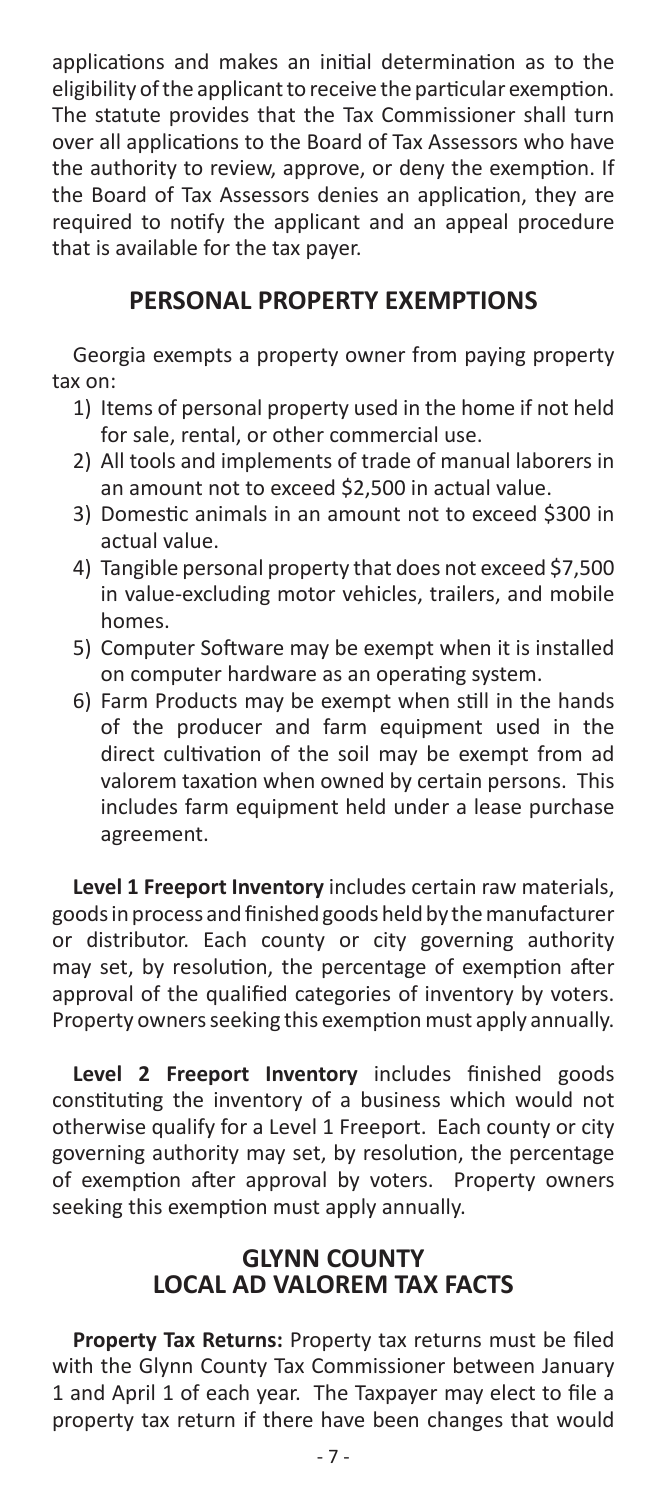affect the value of their property from the previous year.

**Homestead Exemptions:** The deadline for filing a homestead exemption in Glynn County is **April 1**. Application for homestead exemption is made with the Tax Commissioner in the county. Failure to apply by the deadline will result in loss of the exemption for that year.

#### **SPECIALIZED AND PREFERENTIAL ASSESSMENT PROGRAM**

Two general types of specialized or preferential assessment programs are available for certain owners with various types of property. One of these programs authorizes assessment at 30% rather than 40% of fair market value for agricultural properties being used for bona fide agricultural purposes.

**Conservation Use,** the second type of preferential program provides that agricultural property, timber land property, environmentally sensitive property, or residential transitional property be valued and assessed for Ad Valorem tax purposes at its current use value rather than its fair market value.

Each of these specialized or preferential programs requires the property owner to covenant with the Board of Assessors to maintain the property in its qualified use for at least 10 years in order to qualify for the preference. The Board of Tax Assessors can explain the ownership and penalties may apply if the covenant is breached.

The **Georgia Forest Land Protection Act of 2008** (48-5- 7.7) provides for an ad valorem tax exemption for property primarily used for the good faith subsistence or commercial production of trees, timber, or other wood and wood fiber products. This act excludes the entire value of any residence located on the property that may have secondary uses such as the promotion, preservation, or management of wildlife habitat; carbon sequestration in accordance with the Georgia Carbon Sequestration Registry; mitigation and conservation banking that result in restoration or conservation of wetlands and other natural resources; or the production and maintenance of ecosystem products and services such as, but not limited to, clean air and water. This15 year covenant agreement between the taxpayer and local board of assessors is limited to forest land tracts consisting of more than 200 acres when owned by an individual(s) or by any entity registered to do business in Georgia.

**The Agricultural Preferential Assessment** program is available for certain property owners of agricultural property. The property is assessed at 30% of fair market value rather than 40% of fair market. The property owner must enter a 10-year covenant with the Board of Tax Assessors and penalties may apply if the covenant is breached.

**Rehabilitated and Landmark Historic Assessment** includes properties that qualify for listing on the Georgia or National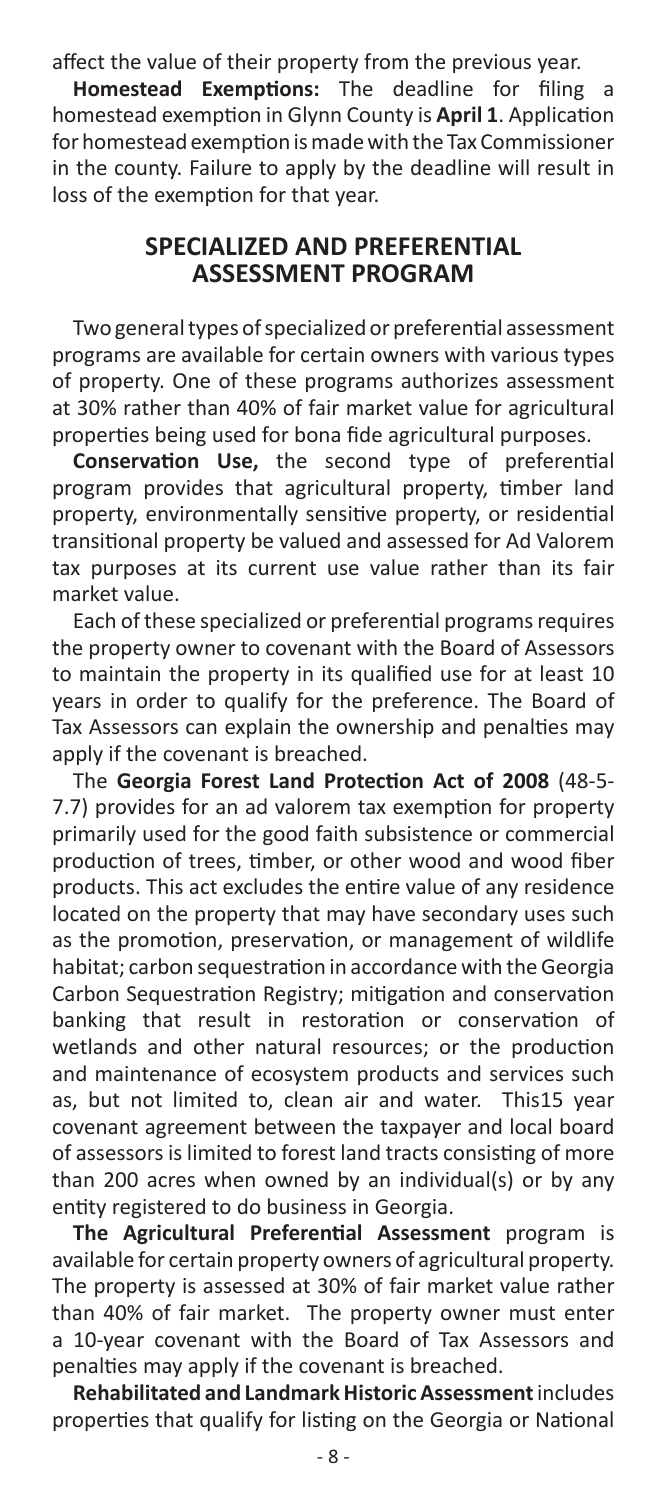Register of Historic Places. This preferential assessment extends to the building and no more than two acres. Property under this special program must be certified by the Department of Natural Resources as rehabilitated historic property or landmark historic property. The exemption equals the difference between current fair market value and the higher of the acquisition cost or assessment of fair market value at the time the original 10-year covenant was entered.

**Brownfield Property Assessment** includes property which qualifies for participation in the State's Hazardous Site Reuse and Redevelopment Program and which has been designated as such by the Environmental Protection Division of the Department of Natural Resources. This program effectively freezes the taxable assessment for ten years as an incentive for developers to clean up contaminated property and return it to the tax rolls. It allows eligible owners to recoup certain costs associated with the cleanup.

## **HOW TO APPEAL A PROPERTY TAX ASSESSMENT**

Georgia law provides a procedure for filing property tax returns and property tax appeals at the county level.

Taxpayers may file a property tax return (declaration of value) in one of two ways:

- 1. By paying taxes in the prior year on their property the Value which was the basis for tax becomes the declaration of value for the current tax year (O.C.G.A. 48-5-20), or
- 2. By filing a PT-50R, PT50P, PT50A or PT50M return of value between January 1 and April 1. In Glynn County, property tax returns are filed with the Glynn County Tax Commissioner and in other counties returns are filed with the county board of tax assessors. The county board of tax assessors must send an annual assessment notice which gives the taxpayer information on filing an appeal on real property (such as land and buildings affixed to the land). If the county board of tax assessors disagrees with the taxpayer's return on personal property (such as airplanes, boats or business equipment and inventory), the board must send an assessment notice which gives the taxpayer information on filing an appeal.

Upon receipt of this Assessment Notice, the property owner desiring to appeal the assessment may do so within 45 days of the date the Assessment Notice was mailed. The taxpayer's appeal may be based on taxability, value, uniformity, and/or the denial of an exemption. The written appeal is filed initially with the Board of Tax Assessors.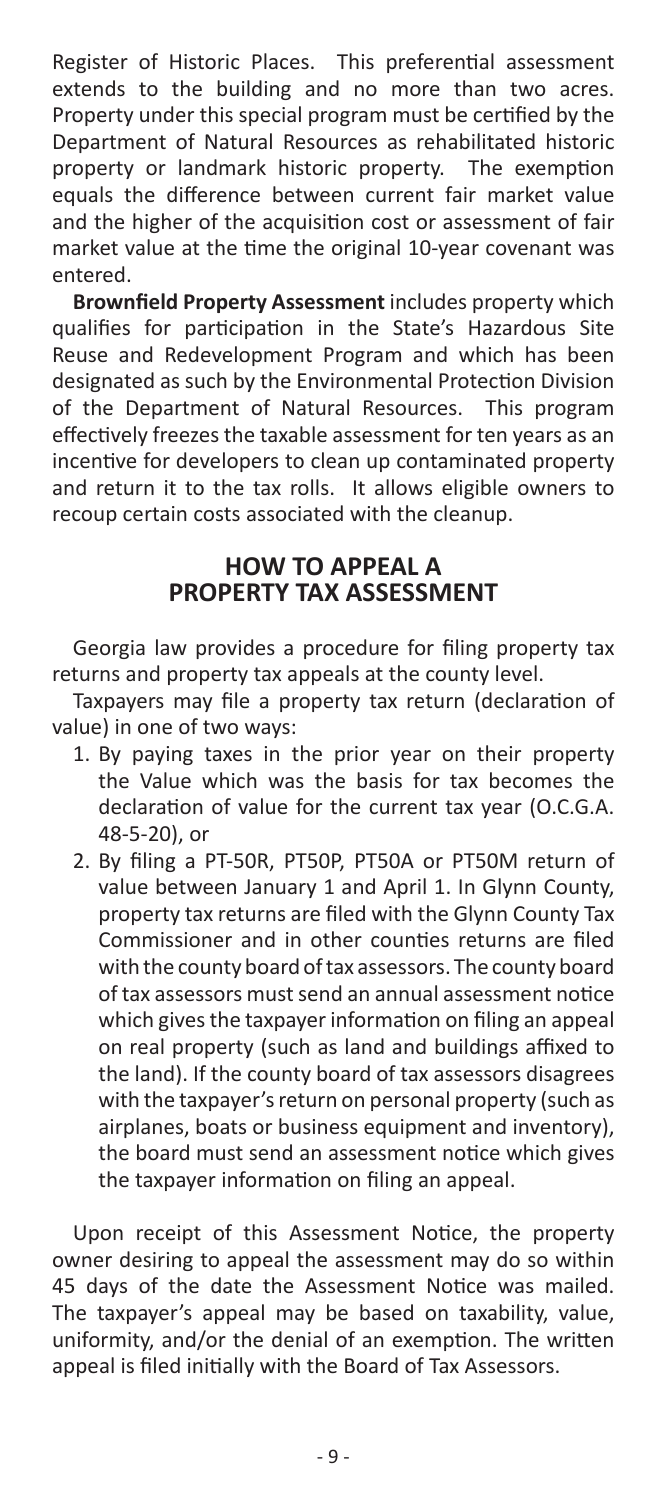#### **Appeal of Assessment Form PT-311-A**

The state of Georgia provides a uniform appeal form for use by property owners. In that initial written dispute, the property owner must declare their chosen method of appeal.

#### **ASSESSMENT APPEALS**

When the Board of Tax Assessors changes the value of property from the value in place for the preceding year or from the value that was returned by the taxpayer for the current year, a notice of that change must be sent to the property owner. Upon receipt of this notice the property owner desiring to appeal the change in value must do so within 45 days. The appeal is filed with the Board of Tax Assessors who again review their valuation, the appeal filed, and informs the taxpayer of their decision. If the taxpayer remains dissatisfied, the appeal is forwarded to the County Board of Equalization. A hearing is scheduled and conducted and the Board of Equalization renders its decision. If the taxpayer is still dissatisfied with the decision, an appeal to Superior Court may be made.

In lieu of an administrative appeal with the Board of Equalization, an arbitration method of appeal is also available to the taxpayer. The Board of Tax Assessors can provide details regarding this procedure.

The assessment appeal may be made on the basis of the taxability of the property, the value placed upon the property, or the uniformity of that value when compared to other similar properties in the county. The appeal must be filed within the application time period and cannot be filed after that time. Additionally, the appeal should not be based on any complaint about the amount of taxes levied on the property.

#### **The taxpayer must select one of the three options below when filing an appeal:**

 **Appeal to the County Board of Equalization:** The appeal based on value, uniformity, taxability or denial of exemption is filed by the property owner and reviewed by the board of assessors. The board of assessors may change the assessment and send a new notice. The property owner may appeal the assessment in the amended notice within 30 days. This second appeal made by the property owner or any initial appeal which is not amended by the board of assessors is automatically forwarded to the Board of Equalization. A hearing is scheduled and conducted and the Board of Equalization renders its decision at the conclusion of the hearing. If the taxpayer is still dissatisfied, an appeal to Superior Court may be made.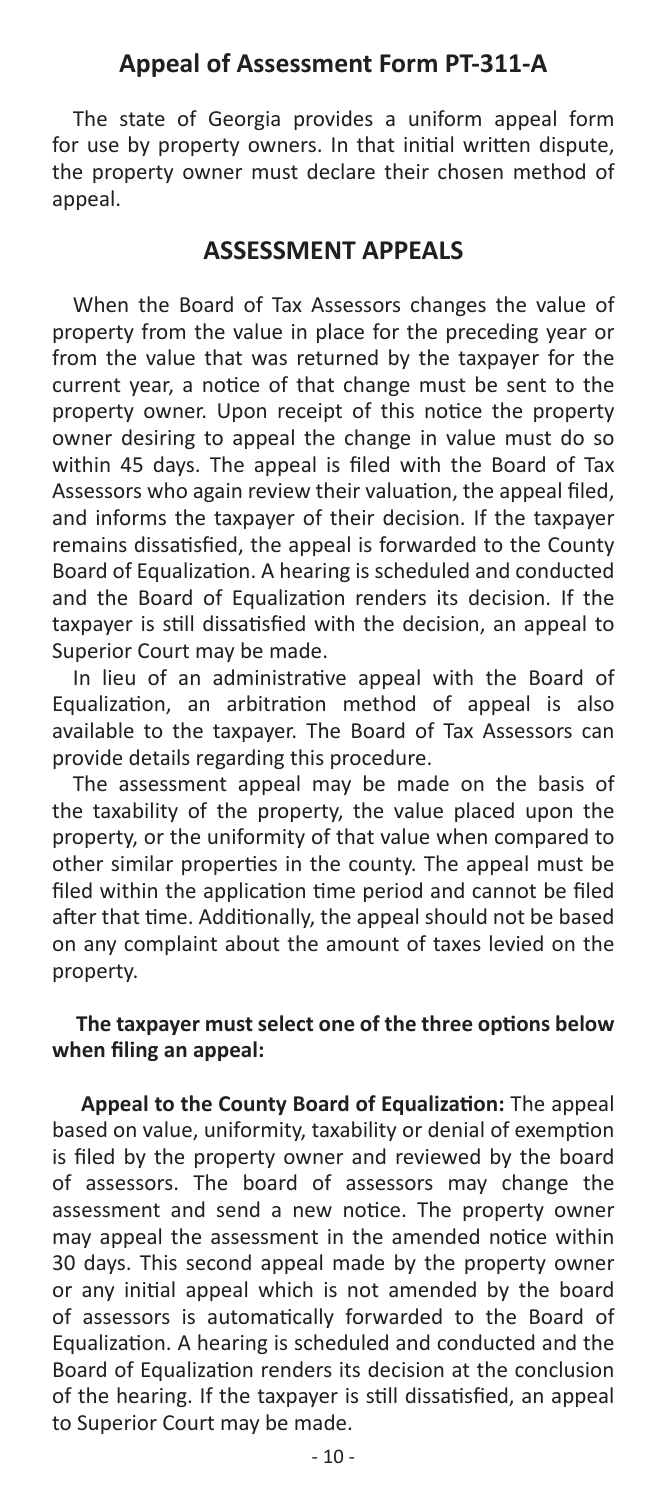**Appeal to a Hearing Officer:** The taxpayer may appeal to a Hearing Officer, who is a state certified general real property or state certified residential real property appraiser and is approved as a hearing officer by the Georgia Real Estate Commission and the Georgia Real Estate Appraiser Board, when the issue of the appeal is the value or uniformity of value of non-homestead real property, but only when the value is equal to or greater than \$500,000. If the taxpayer is still dissatisfied with the decision of the hearing officer, an appeal to Superior Court may be made.

**Appeal to an Arbitrator:** An appeal of value may be filed to arbitration by filing your appeal specifying arbitration with the Board of Assessors within 45 days of the date of the notice. The Board of Assessors must notify the taxpayer of the receipt of the arbitration appeal within 10 days. The taxpayer must submit a certified appraisal of the subject property within 45 days of the filing of the notice of appeal which the Board of Assessors may accept or reject. If the taxpayer's appraisal is rejected the Board of Assessors must certify the appeal to the County Clerk of Superior Court for arbitration. The arbitration is authorized by the judge and a hearing is scheduled within 30 days. The arbitration will issue a decision at the conclusion of the hearing, which is final and which may not be appealed further. If the taxpayer's value is determined by the Arbitrator to be the value, the county is responsible for the Superior Court's fees, if any, and the fees and costs of the Arbitrator. If the Board of Assessors' value is determined by the Arbitrator to be the value, the taxpayer is responsible for the Superior Court's fees, if any, and the fees and costs of the Arbitrator.

The Department of Revenue may not over-ride the Board of Assessors, Board of Equalization, Hearing Officer, Arbitrator of Superior Court regarding individual appraisals and assessments. The Local Government Services Division of the Georgia Department of Revenue is charged with general supervision of ad valorem tax administration across the state including: annual approval of tax digest; the training and certification of tax officials; and regularly scheduled audits of each of the 159 county boards of assessors.

**Appeals to the Superior Court:** Written notice of appeal must be filed within 30 days to the County Board of Tax Assessors. Once a decision has been made by the Board of Equalization or a Hearing Officer, the taxpayer may appeal their decision to the Superior Court of the county by mailing or filing with the County Board of Tax Assessors a written notice of appeal. The written notice of appeal should be mailed or filed within 30 days from which the decision of the County Board of Equalization was mailed. Ad valorem taxes must be paid before the Superior Court can hear an appeal; the ad valorem taxes must be paid in an amount equal to the last year in which taxes were determined to be due. (O.C.G.A. 48-5-29).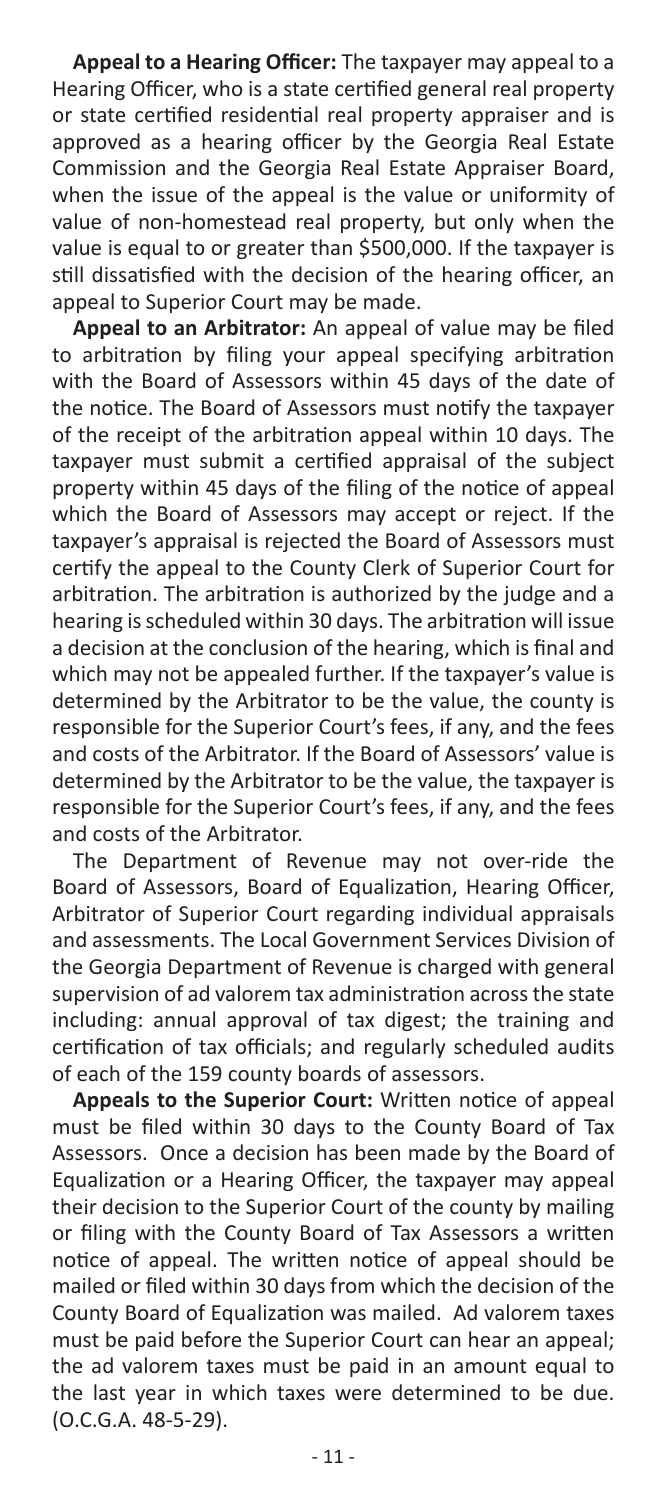**Notification of Certification of Notice of Appeal to Clerk of Superior Court**. The Board of Tax Assessors will certify the notice of appeal to the Clerk of Superior Court. The taxpayer or their attorney or agent will be served with a copy of the notice of appeal with the civil action file number assigned to the appeal. Appeal heard by Superior Court, in most cases will be heard before a jury at the first term of court unless questions of law are at issue in the appeal.

## **VEHICLE TAXES & TAGS**

#### **To do just about anything with tags go to:** https://eservices.drives.ga.gov.

The Tax Commissioner is responsible for the registration of motor vehicles and the collection of all registration fees, taxes and penalties specified by Georgia Law.

## **VEHICLE REGISTRATION**

For individuals, your deadline for renewing a vehicle registration is midnight on your birthday. \*PLEASE NOTE: Your deadline is **NOT** the end of your birth month!

Registration for jointly-owned vehicles must be renewed in the county of the owner's principal residence by midnight on the birthday of the owner who appears first on the registration. Example: Bill Tucker and Helen Tucker must renew by Bill's birthday.

Any person who owns a motor vehicle which is functionally located (located in a county in this state for 184 days or more during the immediately preceding calendar year) for recreational or convenience purposes in a county in this state other than the county in which such person maintains a permanent legal residence shall return such motor vehicle for taxation to the tax commissioner or tax receiver of the county in which such motor vehicle is functionally located.

Registration for vehicles owned by a company or organization must be renewed according to the first letter of the company or organization name, as shown on the registration, in the county where the business is located. For companies and organizations, the deadline is the end of the month as follows:

| A/B = Jan   | $I/J = May$ | $Q/R = Sep$   |
|-------------|-------------|---------------|
| C/D = Feb   | $K/L = Jun$ | $S/T = Oct$   |
| $E/F = Mar$ | $M/N = Jul$ | $U/V/W = Nov$ |
| $G/H = Apr$ | $O/P - Aug$ | $X/Y/Z = Dec$ |

Example: The One Stop Bakery must renew by October 31. Herrin Vending by April 30.

Exception: Truck and truck tractors, which weigh over 26,000 pounds renew during the period of December 1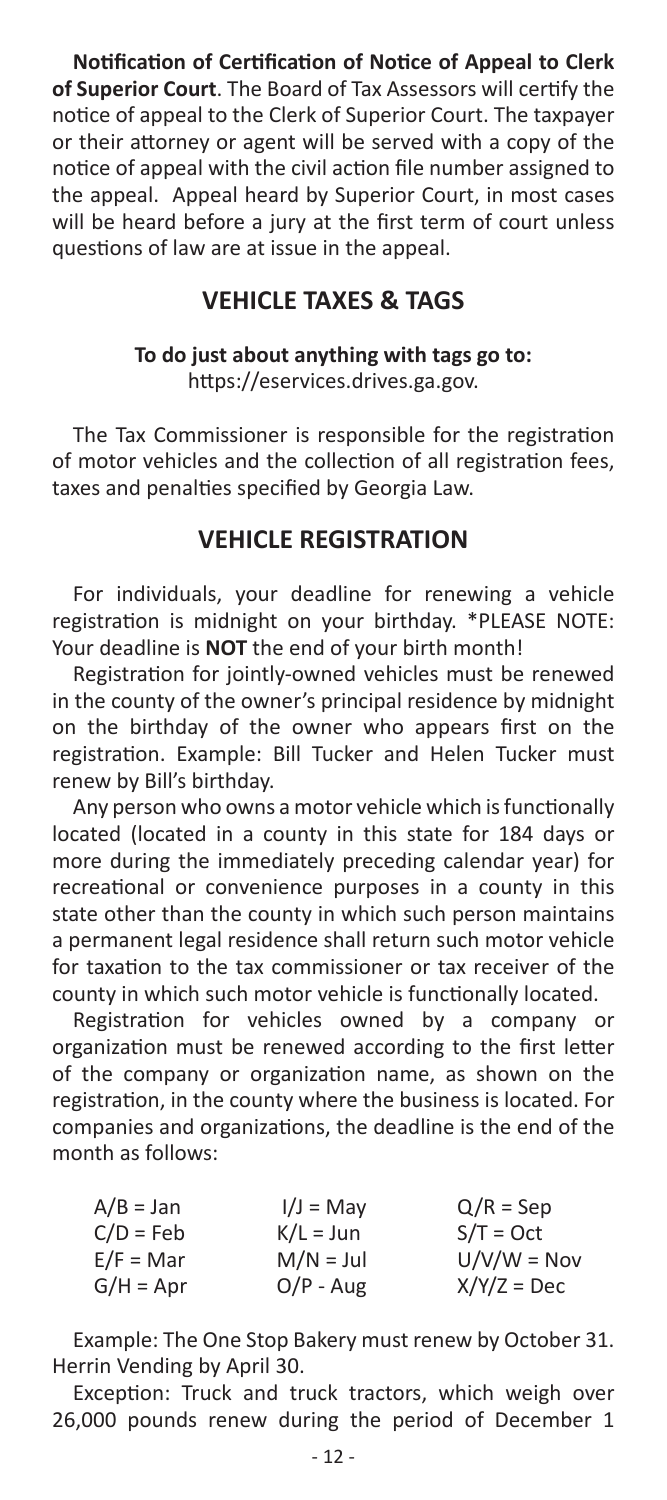through February 15. Ad Valorem taxes for trailers which are issued a permanent trailer tag are due during the same period.

Registration for leased vehicles must be renewed by the lessee's birthday (for individuals) or based on the lessee's business name, NOT the name of the leasing company (Lessor). Example: Leasing company/owner is Ace Leasing, Inc. Lessee is Tom Herrin. The renewal deadline is Tom's birthday.

## **DISABLED PERSON'S PARKING PLACARD INDIVIDUAL**

House Bill 501 transferred the responsibility of issuing disabled person's placards from the Department of Drivers' Services to the Department of Revenue.

Incorporating the process of issuing placards in to the **DRIVES System** makes it possible for disabled persons to get the placards at the county **in which they live, only.**

## **NEW RESIDENTS / NEW VEHICLES / NAME CHANGES**

New residents or non-residents who accept employment or engage in any trade, profession, or occupation in the state, or who enter their children in Georgia Public schools, must register their vehicle and obtain a Georgia title within 30 days after entering Georgia.

Visitors who remain in the state for less than 90 days, military personnel and out-of-state students are not required to register their vehicles in Georgia as long as they display a valid license plate from their home state. Vehicles owned by out-of-state residents but operate in Georgia must be registered in the county where the vehicles are permanently situated.

On all vehicle purchases, you must register the vehicle within 30 days of purchase. The following documentation is required:

1) Title or

If a lien holder is holding the title the lien holder's complete address and the out-of-state registration must be presented. If the vehicles are leased, the same procedures apply, and the power-of-attorney from the leasing company must be included.

- 2) Bill of Sale. Requirement: Vehicles need to be 1985 or older.
- 3) Current registration
- 4) Mileage information
- 5) After February 1, 2003, no vehicle registration will be issued, renewed, transferred or replaced without an electronic indication that a vehicle is covered by Georgia liability insurance. It is your insurance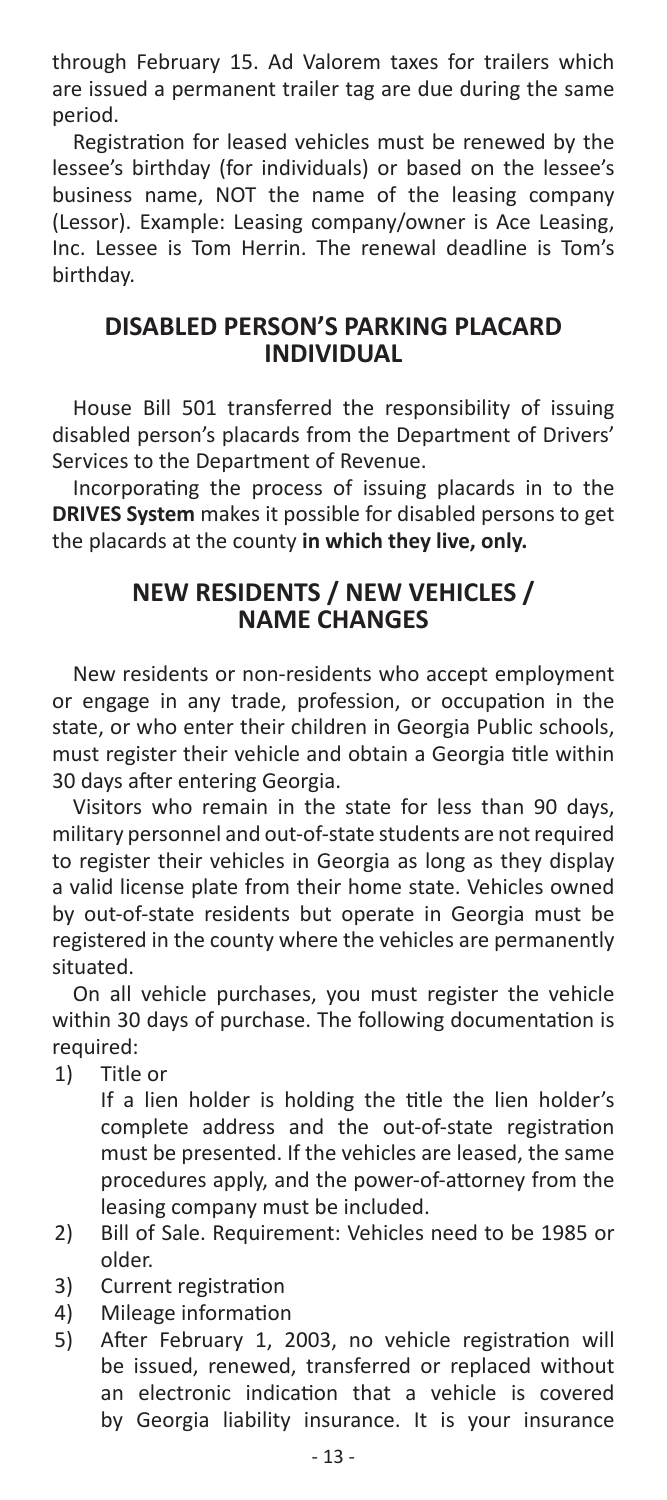company's responsibility to electronically transmit liability insurance coverage to the Georgia Department of Motor Vehicle Safety's registration and title database.

6) Effective July 1, 2003 all applications for a Georgia title must reflect the owner or Lessee's full legal name and Georgia driver's license number or Georgia Identification card number. (If the owner or lessee has been a resident of Georgia for less than 30 days, they are exempt from this requirement.) In this case, the Driver's License number from another state/country is required and the state/country of issuance.

#### **AD VALOREM TAXES**

Unless exempt by law, all vehicles are subject to ad valorem taxes based on values set by the State Department of Revenue. Ad Valorem tax is computed by multiplying the State-assessed value by the local millage rate. The tax is due during the 30-day period ending at midnight on your birthday, or for businesses, within your renewal month. If you purchase a vehicle, or bring a vehicle into Georgia, before or during your 30-day registration period, ad valorem tax is due by your registration deadline. Ad Valorem taxes are due on inoperative vehicles and must be paid by your deadline to avoid penalty.

Non-resident active duty military may request exemption from ad valorem taxes based on their residency in another state. You must apply in person at the Tag Office. The form PT 471 (Service Members Affidavit for Exemption) is required. A letter from the Commanding Officer is required. Active Duty military personnel may claim tax exemption or homestead exemption, but not both. All Georgia residents, including military, are subject to ad valorem taxes.

## **New/Used Vehicles Purchased as of March 1, 2013**

House Bill 386 was passed by the Georgia General Assembly and signed into law on April 19, 2012 provides for a new method for taxation of certain motor vehicles effective March 1, 2013.

Vehicles purchased and titled in this state will be exempt from sales and use tax and annual ad valorem tax, also known as the birthday tax. These taxes will be replaced by a one-time vehicle tax based on the fair market value of the vehicle. This is called the title ad valorem tax (TAVT). If you live in one of the three regions that approved the T-SPLOST referendum in July of 2012, you will also be required to pay up to fifty dollars in sales tax when purchasing a motor vehicle. If your vehicle is a used vehicle, the value will be the value listed in the used car market guide designated by the Revenue Commissioner. If the vehicle is "new" and not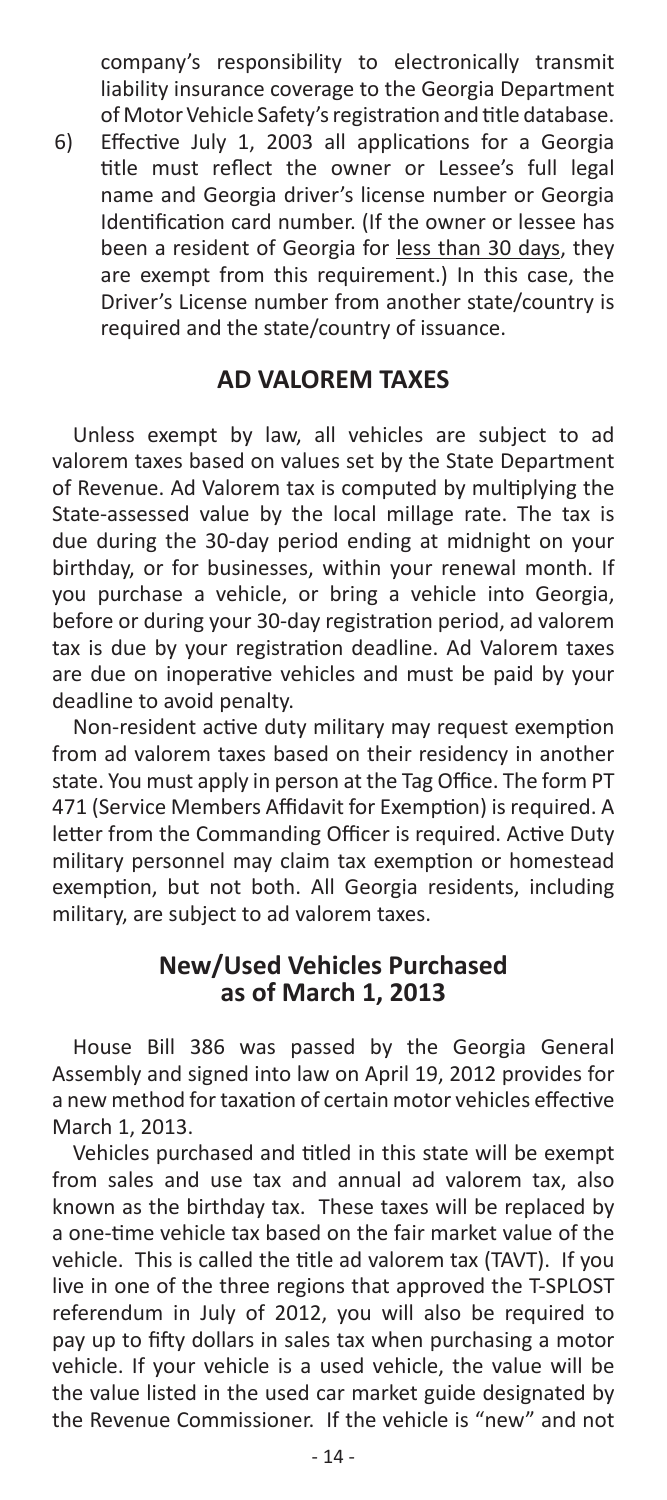currently in the motor vehicle valuation data base, the value will be taken from the bill of sale less any rebate.

## **MILITARY VETERAN TAGS**

To apply for any of these plates, it is necessary to complete Form MV-9W (available at dor.ga.gov/documents/forms) from the Motor Vehicle Division of the Georgia Department of Revenue and take it, along with a copy of your DD form 214 (or other supporting documentation for certain plates) to the Tag Office.

For example, the Veteran's License Plate has a U.S. flag background, the seal of the veteran's branch of service and the word VETERAN.



It is available to: Georgia veterans discharged under honorable conditions; Surviving, unremarried spouses of qualified deceased veterans. There is no registration fee, manufacturing fee, or annual fee for one of these specialty plates. An applicant is entitled to a second plate upon payment of a \$25 manufacturing fee in addition to a \$20 annual fee.

Other military veteran tags can be found at https:// eservices.drives.ga.gov.

## **SPECIAL TAGS**

Special tags include **"made to order"** prestige plates and other tags that have specific eligibility requirements. Additional fees apply in most cases. Applications are accepted at the Tag Office or call 554-7000 to request one. The State Department of Revenue will provide the applicant an approval letter that you must submit to the Tag Office along with your registration form to receive your tag.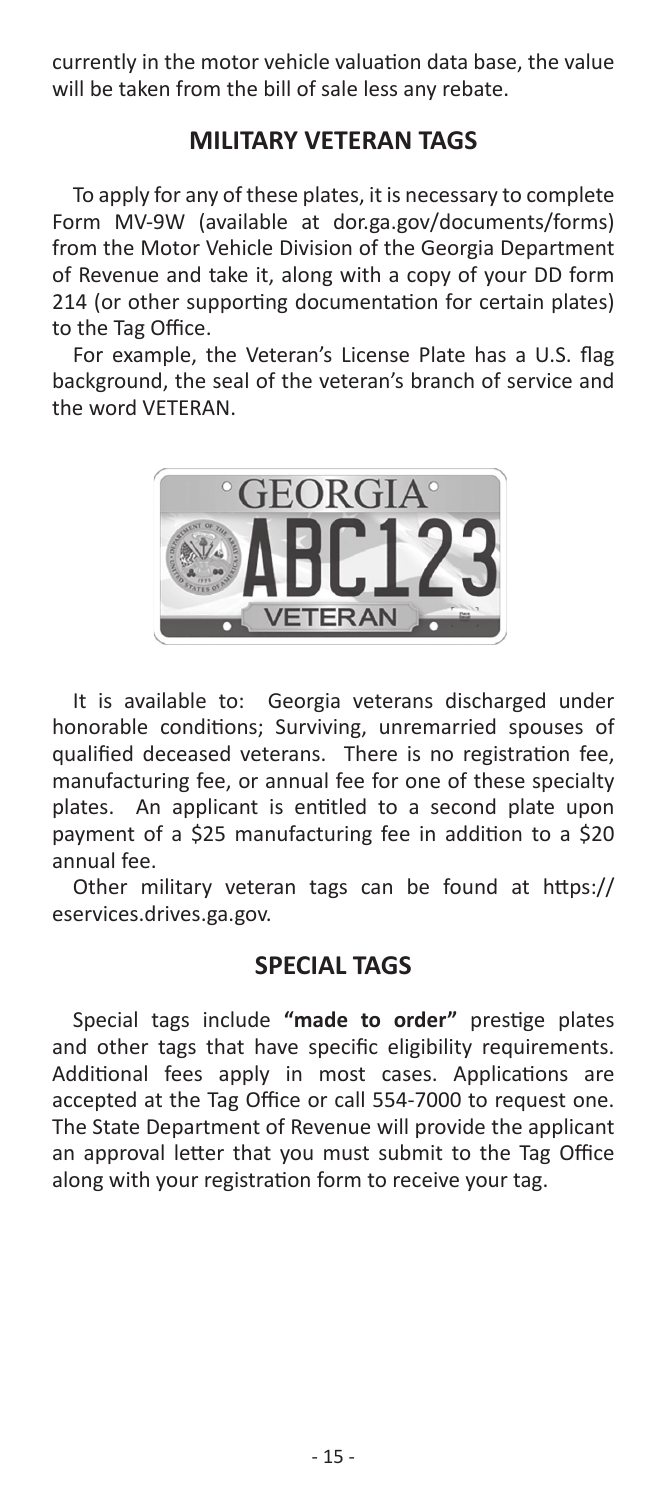## **IMPORTANT NUMBERS**

| <b>Tax Commissioner</b>                                                                                                                                                                                 | (912) 554-7000<br>Fax: (912) 267-5684 |  |
|---------------------------------------------------------------------------------------------------------------------------------------------------------------------------------------------------------|---------------------------------------|--|
| <b>Property Appraisal Office</b><br><b>Board of Tax Assessors</b>                                                                                                                                       | (912) 554-7093<br>Fax: (912) 267-5723 |  |
| <b>Probate Court</b>                                                                                                                                                                                    | (912) 554-7231<br>Fax: (888) 841-9712 |  |
| Clerk of Superior Court                                                                                                                                                                                 | (912) 554-7272<br>Fax: (912) 267-5625 |  |
| Glynn County<br><b>Board of Commissioners</b>                                                                                                                                                           | (912) 554-7400<br>Fax: (912) 554-7595 |  |
| <b>Glynn County</b><br><b>Customer Service</b>                                                                                                                                                          | (912) 554-7111<br>Fax: (912) 554-7166 |  |
| Glynn County Sheriff<br>Office                                                                                                                                                                          | (912) 554-7600                        |  |
| <b>Glynn County Police</b><br>Office                                                                                                                                                                    | (912) 554-7800                        |  |
| Non-emergency<br>Police Dispatch                                                                                                                                                                        | (912) 554-3645                        |  |
| Department of Driver Services<br>134 Jack Hartman Blvd.<br>(Next to county bus yard)<br>Hours: Tuesday-Friday 8:00 AM - 6:00 PM<br>Saturday 8:00 AM - 12:00 PM<br>www.DDS.GA.GOV<br>Mobile App - DDS2GO | (678) 413-8400                        |  |
| Department of Revenue<br>https://eservices.drives.ga.gov                                                                                                                                                | (855) 406-5221                        |  |
| City of Brunswick                                                                                                                                                                                       | (912) 267-5519                        |  |
| Brunswick-Glynn County Joint<br><b>Water &amp; Sewer Commission</b>                                                                                                                                     | (912) 261-7100                        |  |
| <b>Board of Education</b>                                                                                                                                                                               | (912) 267-4100                        |  |
| Governor Brian Kemp                                                                                                                                                                                     | (404) 656-1776                        |  |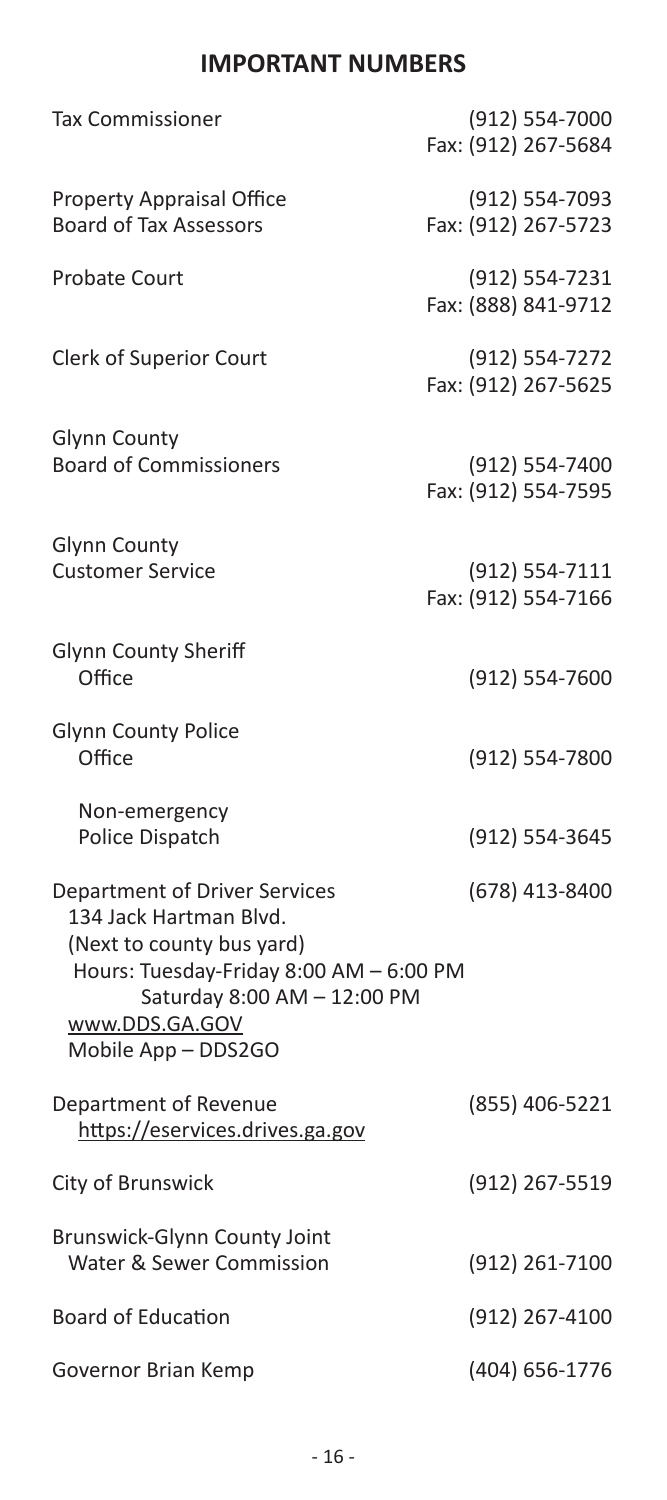|  |  | - |
|--|--|---|
|  |  | í |
|  |  |   |
|  |  | - |
|  |  |   |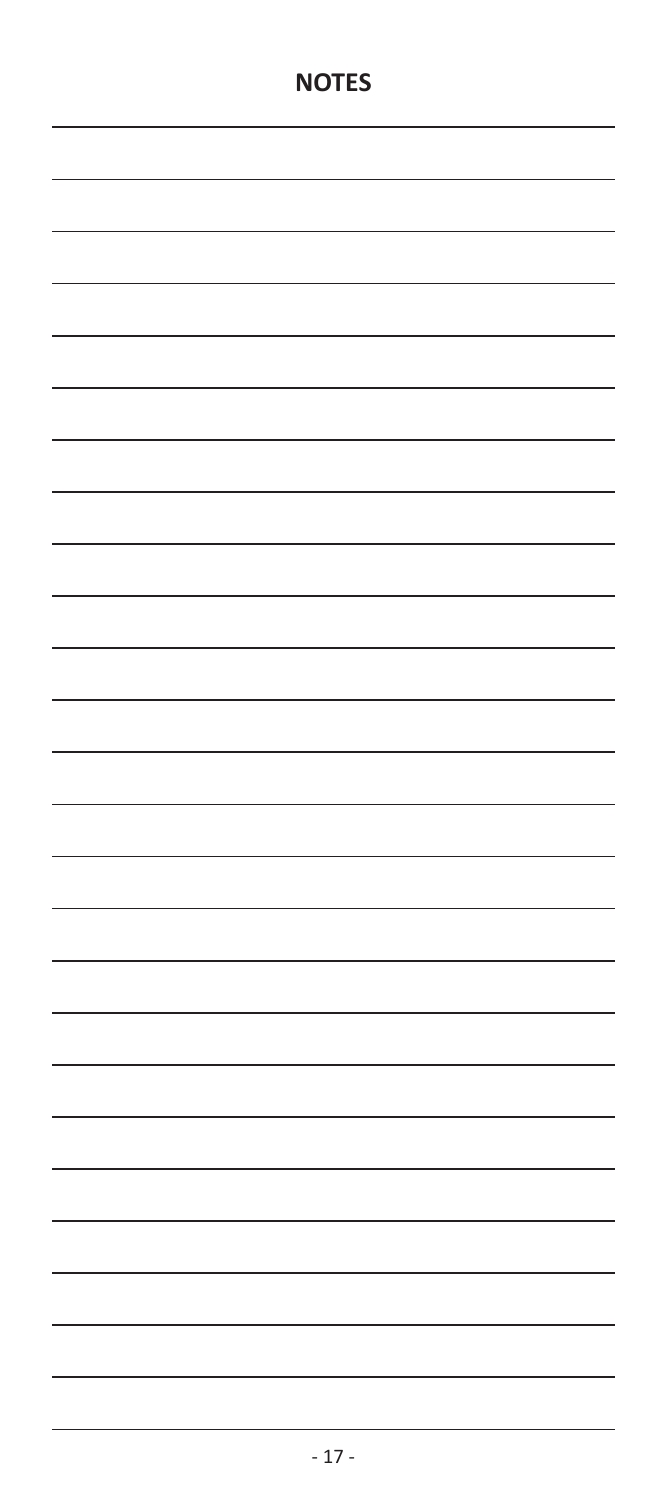|  |  | í  |
|--|--|----|
|  |  |    |
|  |  | f  |
|  |  | J, |
|  |  |    |